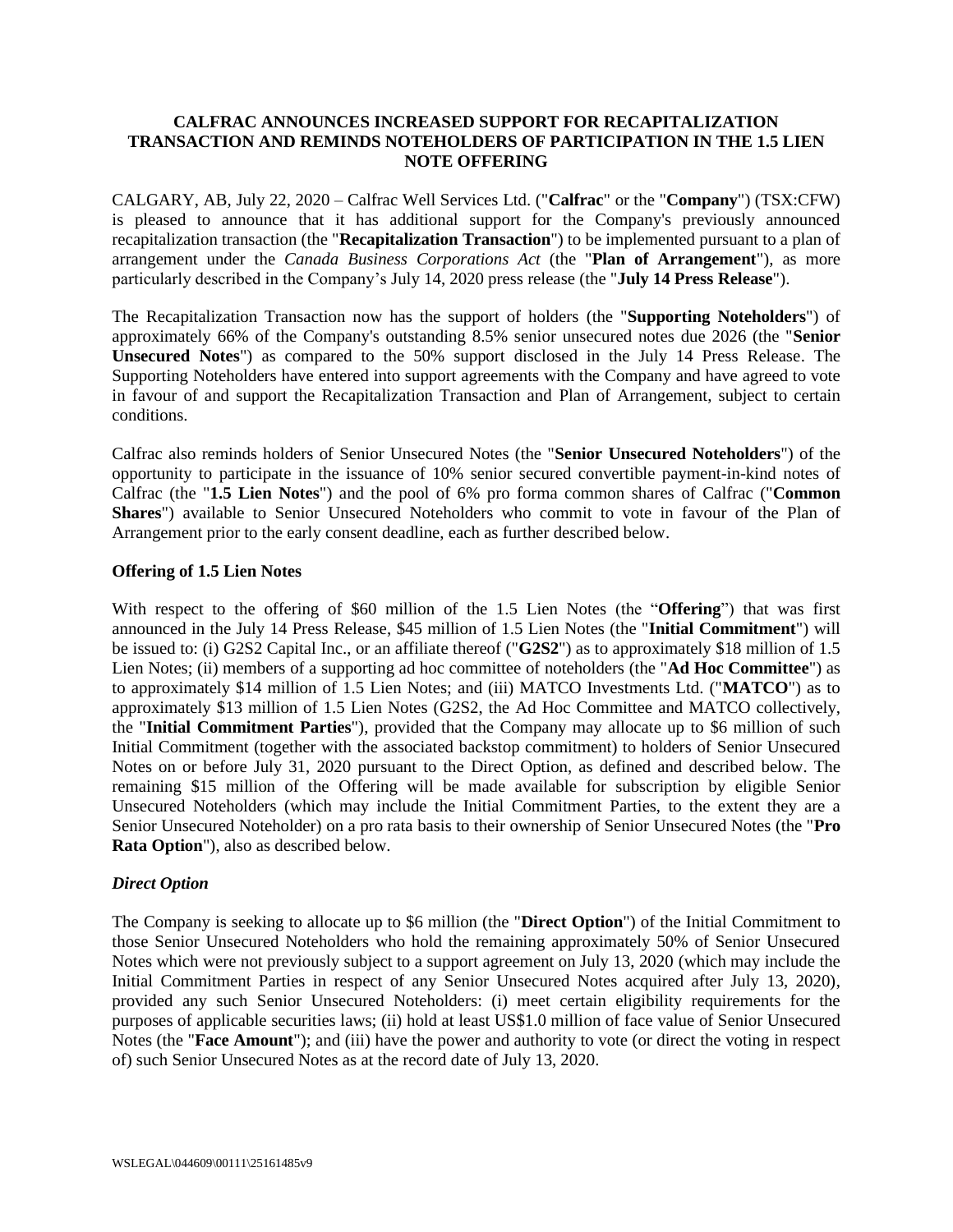Each such eligible Senior Unsecured Noteholder who wishes to subscribe for 1.5 Lien Notes under the Direct Option may, for each US\$1.0 million Face Amount of Senior Unsecured Notes held, subscribe for \$**75,000** of 1.5 Lien Notes (issued in increments of \$1,000). In the event that Senior Unsecured Noteholders holding more than US\$**80** million in Face Amount elect to participate in the Direct Option, the portion of the Direct Option available to each participating Senior Unsecured Noteholder shall be pro rated on the basis of the Face Amount of the Senior Unsecured Notes committed by such participating Senior Unsecured Noteholder to the Direct Option divided by the total Face Amount of all Senior Unsecured Notes that have been committed by all participating Senior Unsecured Noteholders to the Direct Option.

In order to participate in the Direct Option, a Senior Unsecured Noteholder must execute and submit to the Company a joinder to the Company's support agreement with the Ad Hoc Committee and a joinder to the commitment letter with the Initial Commitment Parties (the "**Commitment Letter**") (each in the forms filed on SEDAR) no later than 5:00 p.m. (Mountain time) on July 31, 2020. Any Senior Unsecured Noteholders wishing to participate in the Direct Option should contact Scott Treadwell, Vice President, Capital Markets and Strategy at (403) 266-6000 as soon as possible.

Those Senior Unsecured Noteholders who participate in the Direct Option (the "**Additional Commitment Parties**") shall, along with certain Initial Commitment Parties, based on their respective commitments under the Commitment Letter, have a shortfall commitment and right to participate in connection with any portion of the \$15 million Pro Rata Option (as described below) not taken up by other Senior Unsecured Noteholders, all as further described in the Commitment Letter. The Additional Commitment Parties, along with certain Initial Commitment Parties, shall also be entitled to share pro rata in the aggregate commitment fee of \$1.5 million, payable in Common Shares of Calfrac pursuant to the Plan of Arrangement (the "**Commitment Consideration Shares**").

# *Pro Rata Option*

Under the Pro Rata Option, each eligible Senior Unsecured Noteholder will be provided with the opportunity to subscribe for its pro rata portion of the remaining \$15 million of 1.5 Lien Notes, based on Senior Unsecured Notes held as at a participation record date. The details of the Pro Rata Option, including eligibility requirements, the participation record date and the deadline for participation will all be described in Calfrac's management information circular in respect of the Recapitalization Transaction (the "**Circular**"), which is expected to be mailed to all Senior Unsecured Noteholders and shareholders of the Company in mid-August.

# **Early Consent Consideration**

As previously announced, all Senior Unsecured Noteholders that submit voting instructions to vote in favour of the Plan of Arrangement prior to an early consent date to be determined and set out in the Circular will receive, in addition to the consideration made available to all Senior Unsecured Noteholders, early consent consideration equal to 6% of the pro forma Common Shares of Calfrac issued and outstanding following the implementation of the Plan of Arrangement (the "**Early Consent Consideration**") (prior to any dilution from the Commitment Consideration Shares and the conversion of the 1.5 Lien Notes). The Early Consent Consideration is in addition to the 86% pro forma Common Shares of Calfrac that all Senior Unsecured Noteholders will receive upon the exchange of Senior Unsecured Notes pursuant to the implementation of the Plan of Arrangement (prior to any dilution from the Commitment Consideration Shares and the conversion of the 1.5 Lien Notes).

Any Senior Unsecured Noteholders who has further questions with respect to participation in the Direct Option or the Pro Rata Option, or who wishes to provide their early consent to the Recapitalization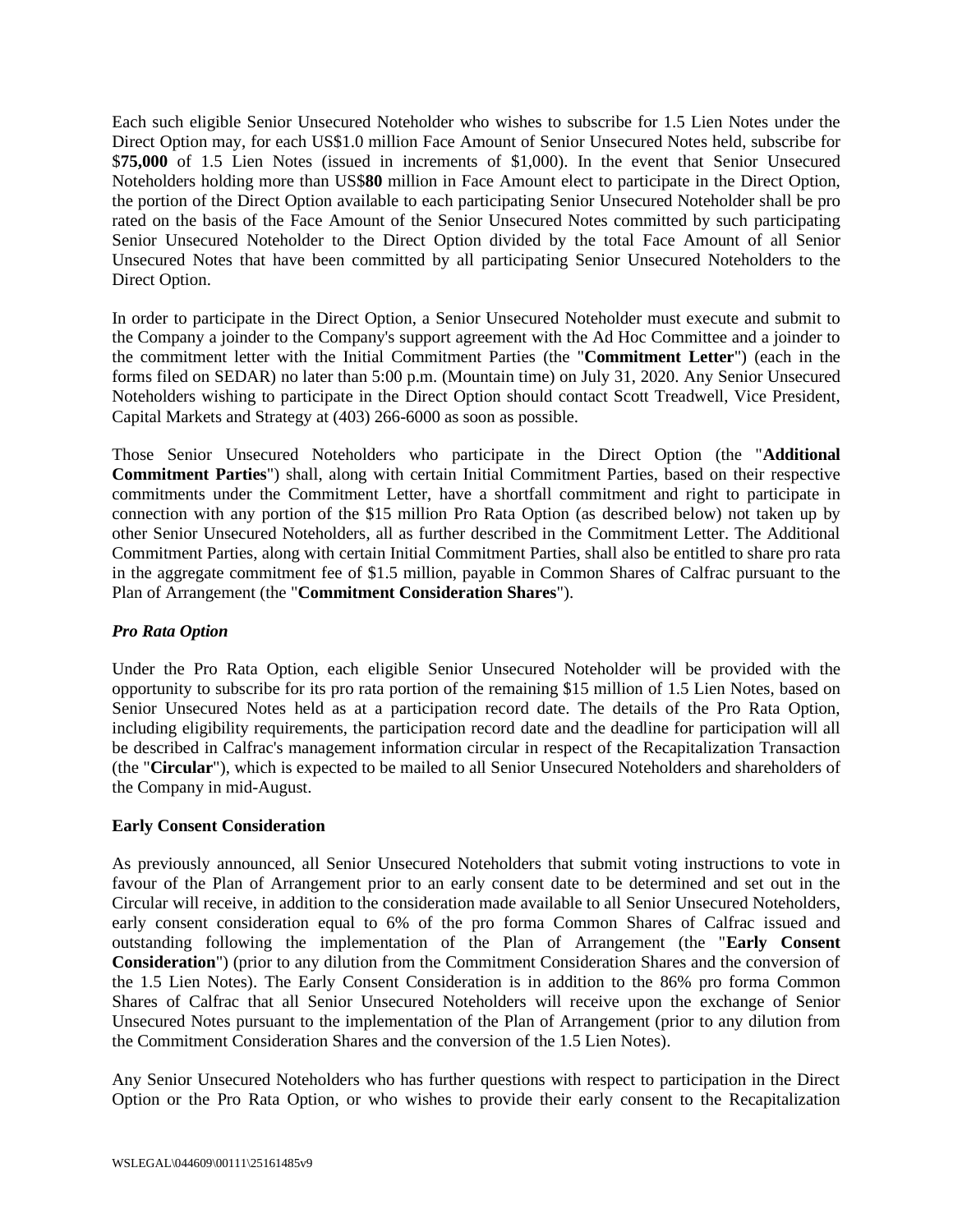Transaction and the Plan of Arrangement should contact Scott Treadwell, Vice President, Capital Markets and Strategy at (403) 266-6000 as soon as possible.

Subject to the satisfaction of certain conditions, the Plan of Arrangement is expected to be implemented in September 2020. The Recapitalization Transaction and the Offering remains subject to certain conditions, including obtaining required governmental, court, regulatory, and third party consents and approvals, as applicable, that may be required. The Company can give no assurances that the Recapitalization Transaction and the Offering will be completed.

This press release shall not constitute an offer to sell or a solicitation of an offer to buy the securities described herein, nor shall there be any sale of these securities in any state or other jurisdiction in which such an offer, solicitation or sale would be unlawful prior to registration or qualification under the securities laws of any such state or jurisdiction.

Calfrac's common shares are publicly traded on the Toronto Stock Exchange under the trading symbol "CFW". Calfrac provides specialized oilfield services to exploration and production companies designed to increase the production of hydrocarbons from wells drilled throughout western Canada, the United States, Argentina and Russia.

. . .

All references to "\$" are to Canadian dollars, unless otherwise indicated.

This press release contains forward-looking statements and forward-looking information within the meaning of applicable securities laws. The use of any of the words "expect", "anticipate", "continue", "estimate", "may", "will", "project", "should", "believe", "plans", "intends" and similar expressions are intended to identify forward-looking information or statements. More particularly and without limitation, this press release contains forward-looking statements and information relating to the completion of the proposed Recapitalization Transaction and the Offering, and the Company's intentions and expectations.

These forward-looking statements and information are based on certain key expectations and assumptions made by Calfrac in light of its experience and perception of historical trends, current conditions and expected future developments as well as other factors it believes are appropriate in the circumstances, including, but not limited to, the following: the Recapitalization Transaction and the Offering will be completed as proposed,; economic and political environment in which Calfrac operates; Calfrac's expectations for its customers' capital budgets and geographical areas of focus; the effect unconventional oil and gas projects have had on supply and demand fundamentals for oil and natural gas; Calfrac's existing contracts and the status of current negotiations with key customers and suppliers; the effectiveness of cost reduction measures instituted by Calfrac; and the likelihood that the current tax and regulatory regime will remain substantially unchanged.

Although Calfrac believes that the expectations and assumptions on which such forward looking statements and information are based are reasonable, undue reliance should not be placed on the forwardlooking statements and information as Calfrac cannot give any assurance that they will prove to be correct. Since forward-looking statements and information address future events and conditions, by their very nature they involve inherent risks and uncertainties. Actual results could differ materially from those currently anticipated due to a number of factors and risks. These include, but are not limited to, risks associated with: Calfrac's ability to continue to manage the effect of the COVID-19 pandemic on its operations; default under the Company's credit facilities and/or the Company's senior notes due to a breach of covenants therein; failure to reach any additional agreements with the Company's lenders; the impact of events of defaults in respect of other material contracts of the Company, including but not